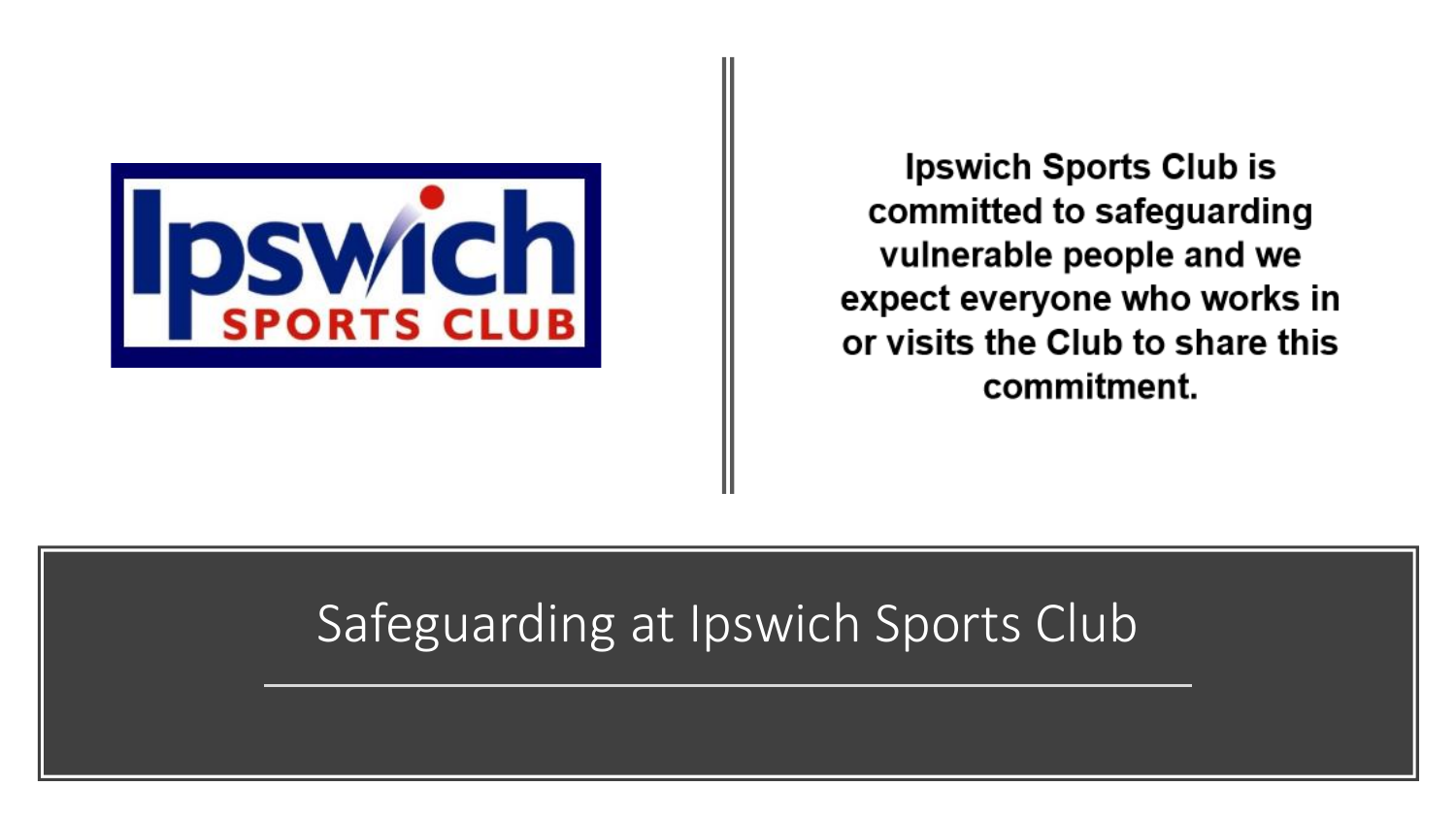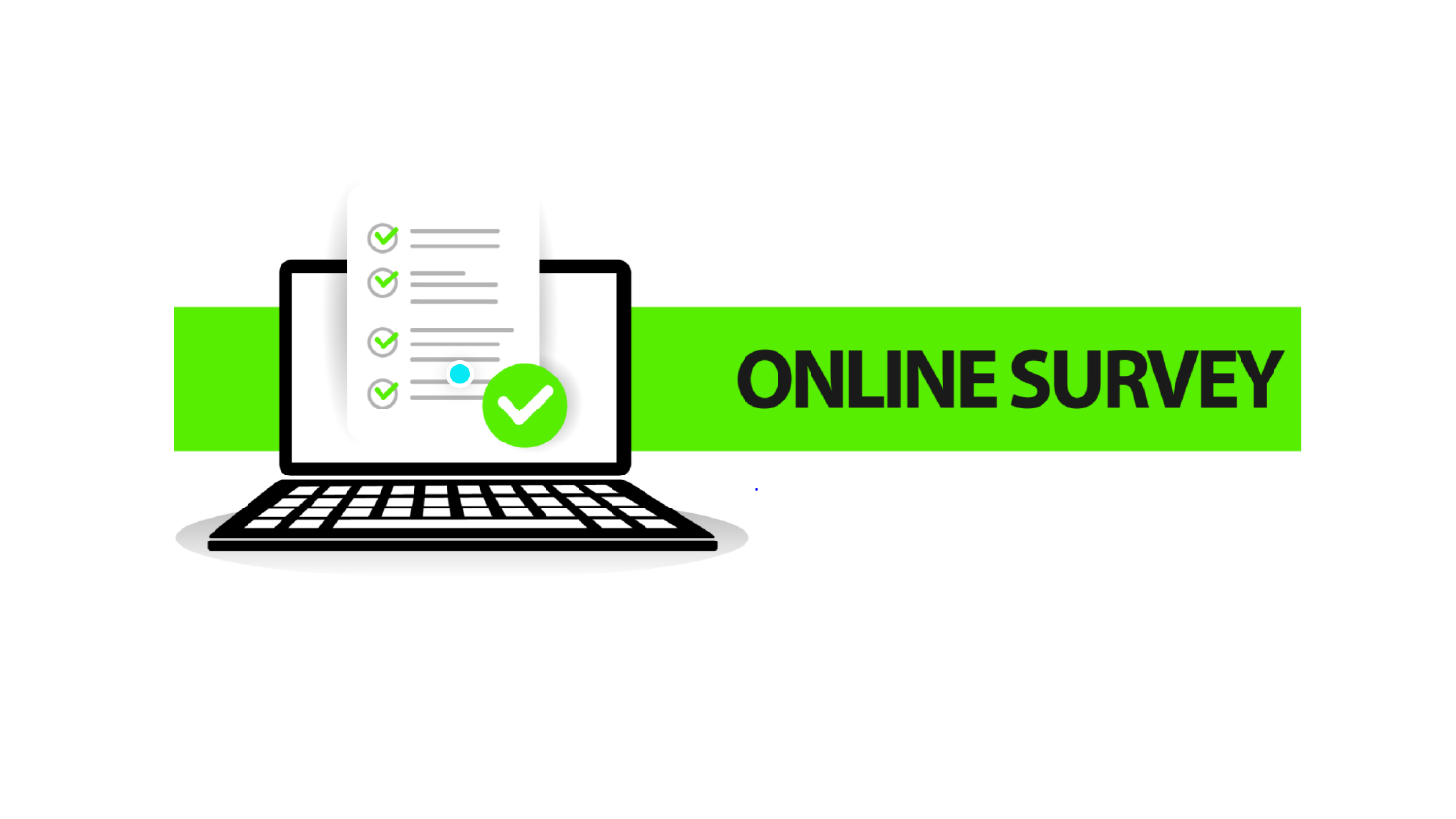## **How to Safeguard Vulnerable People**

We all have a statutory duty to report any incidents where we have cause to suspect that a vulnerable person is suffering or is likely to suffer significant harm.

If you have any concerns, please request a safeguarding referral form from Club Reception and pass it to our Designated Safeguarding Officer along with your contact details.

#### **Signs and Symptoms are:**

- Signs of radicalization (the prevent duty), ie. sign that a vulnerable person is vulnerable to extremist views, contrary to the rule of British law and democratic val $ues.$ ;
- Neglect, ie. regularly unfed or unkempt.
- Sexual abuse, ie. talk about sex in an inappropriate way for their age.
- Physical abuse, ie. bruises or other injuries.
- Emotional abuse, ie. talk about violence at home or being told they are not wanted.

These are only a few examples. A more detailed explanation is available as part of our Safeguarding Policy which is available on request, and available on the Club website: www.ipswichsportsclub.co.uk/safeguarding.

It is not the responsibility of Club staff or members, volunteers or visitors to form judgements or to make enquiries of parents or others involved, it is our duty to listen. The investigations are the statutory duty of others to perform.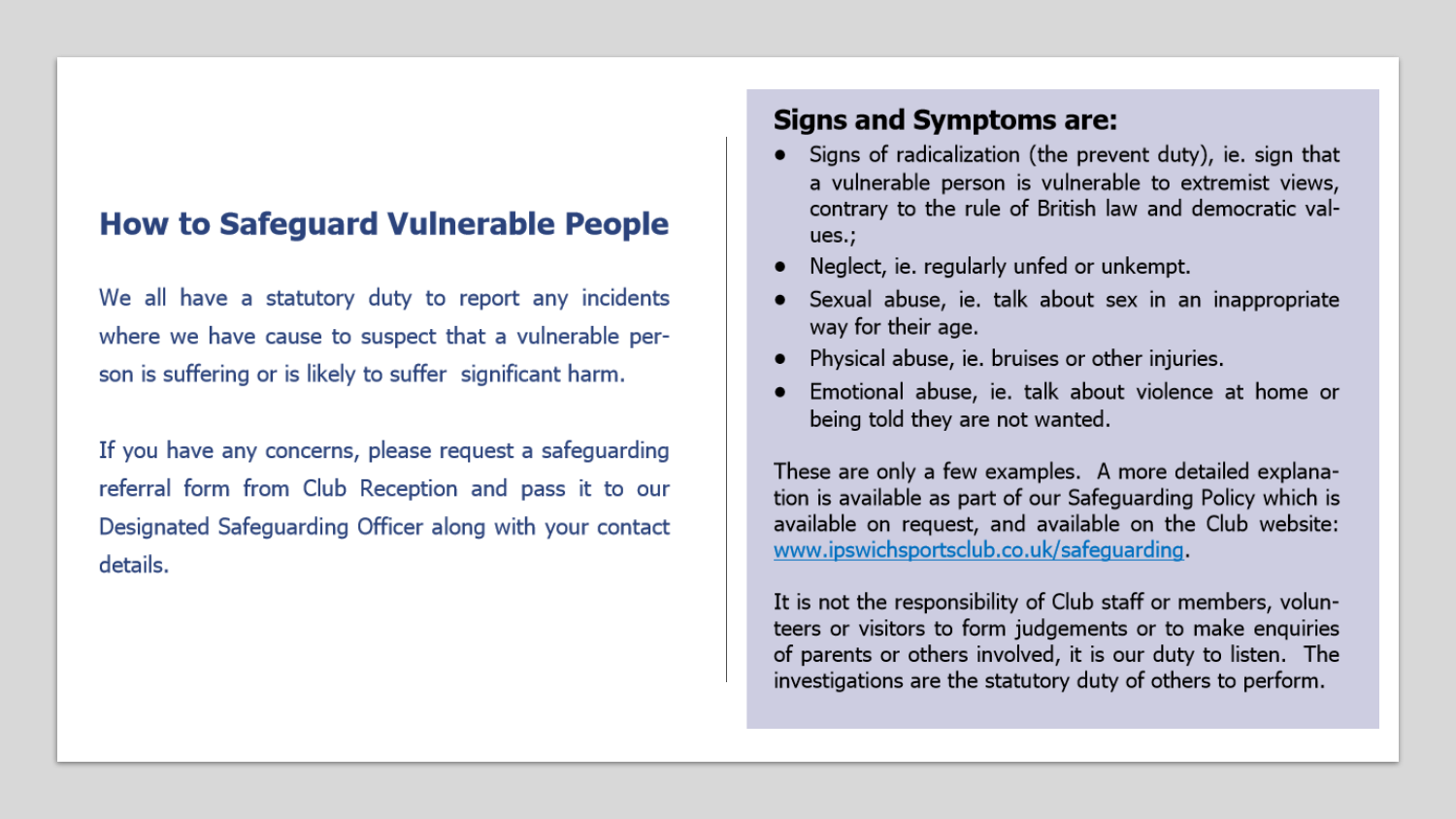#### DO NOT PROMISE CONFIDENTIALITY

- Tactfully and sympathetically listen to the concerns of the vulnerable person. Do not ask questions. (These allegations may lead to criminal proceedings and your actions could jeopodise police investigation).
- Report any incidents or signs immediately in writing to the Safeguarding Officer using a safeguarding form (available from Club Reception upon request).
- Keep a note of the date and time.
- Tell the vulnerable person you need to make sure they are safe and that you are required to report what they tell you for their own safety.

Alternatively, anyone can report any concerns they may have regarding the safety of any vulnerable person directly to the NSPCC on 0808 800 5000.



If you have any concerns regarding the behavior of Club staff or members, volunteers or visitors towards vulnerable people, inform the Safeguarding Officer, the police or the Local Authority Designated Officer (LADO) in Ipswich on 01473 265359.

#### The LADO should be informed when it is alleged that:

- Club staff or members, volunteers or visitors behaved in a way that has harmed a vulnerable person, or may have harmed a vulnerable person;
- Club staff or members, volunteers or visitors may have possibly committed a criminal offence against or related to a vulnerable person;
- Club staff or members, volunteers or visitors may have behaved towards a vulnerable person in a way that indicates he or she would pose a risk of harm if they work regularly or closely with vulnerable people.

If the allegation is made against the Safeguarding Officer, the Club General Manager should be informed. Contact

information is available via the Club. website: www.ipswichsportsclub.co.uk.

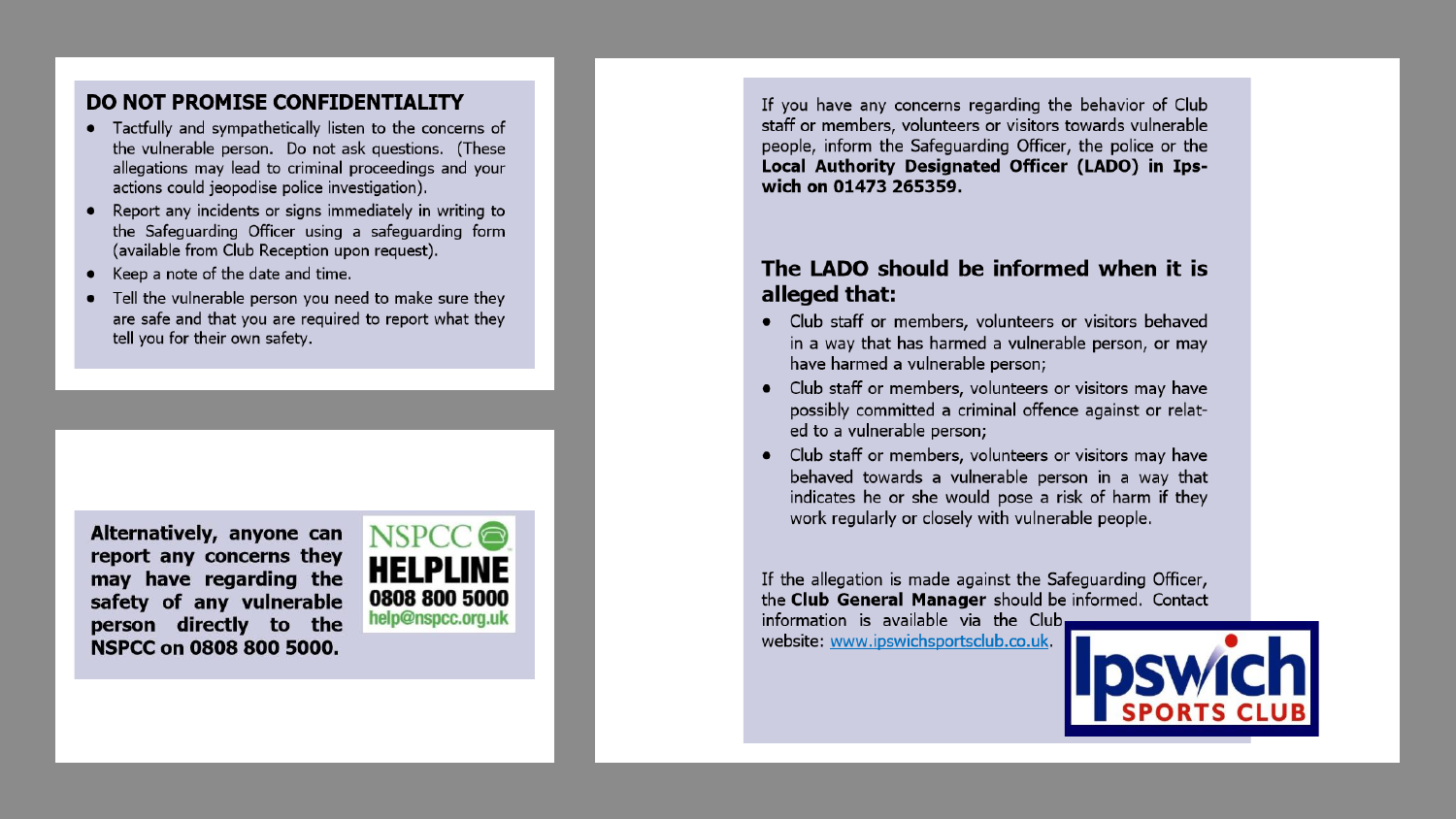

# ISC Expectations

- Forefront of safeguarding
- Be professional and beyond reproach
- Be aware of the policies and procedures
- Be vigilant
- Seek advice if in any doubt
- Moral and ethical obligation what would the public expect?
- Don't assume someone else will report it

You'll be fully supported by the management of Ipswich Sports Club if you raise a concern; you will never be criticised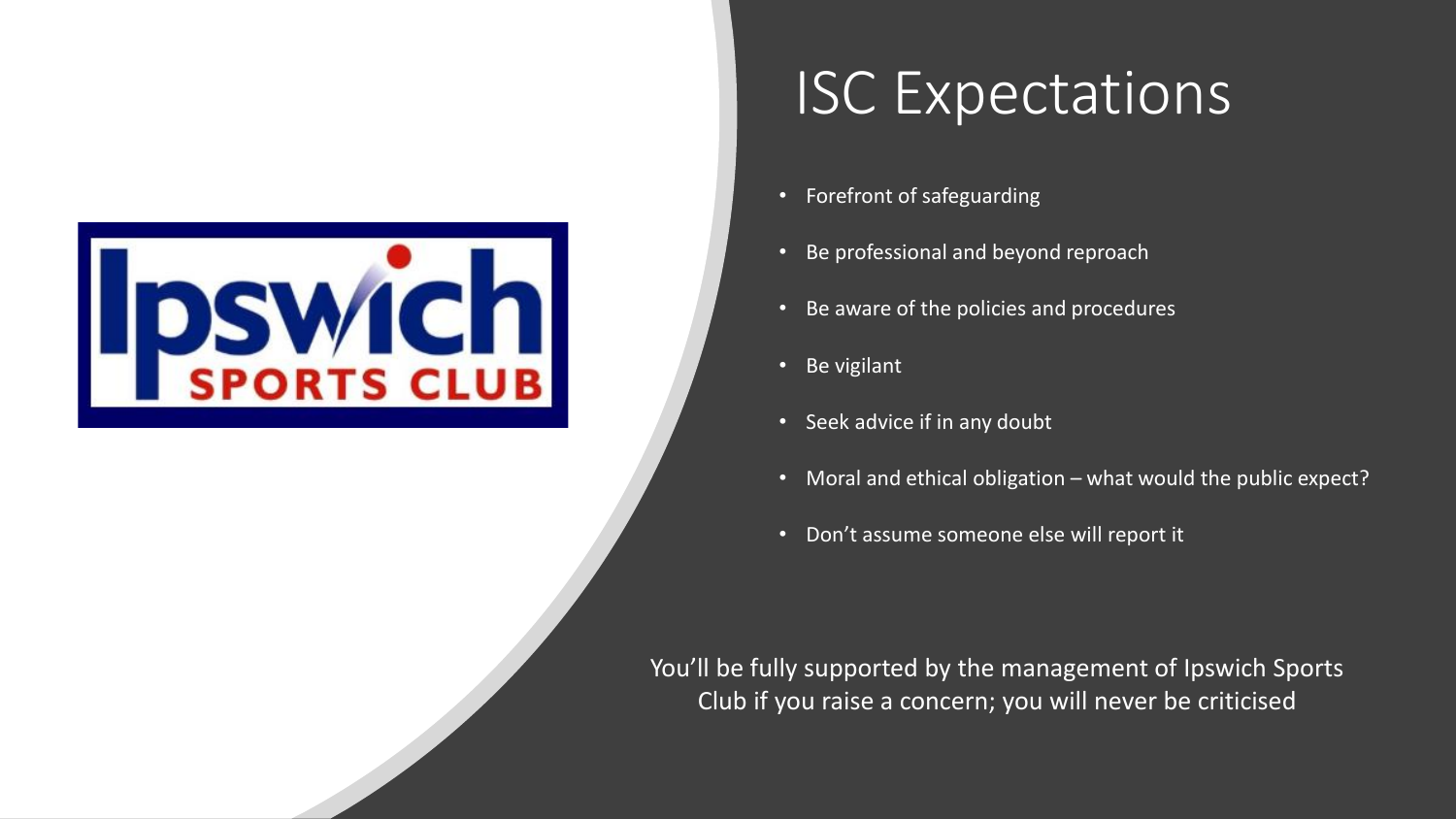# **Harmful Sexual Behaviour**

Harmful sexual behaviour involves one or more children engaging in sexual discussions or acts that are inappropriate for their age or stage of development.

These can range from using sexually explicit words and phrases to full penetrative sex with other children or adults.

Sexually harmful behaviours are likely to include elements of:

- **Coercion**
- Secrecy
- Power imbalance possibly involving significant difference in age and developmental factors
- Degradation and threats
- Compulsive behaviours
- Age inappropriate knowledge or experience
- Use of bribes, gifts and removal of inhibitors, for instance using drugs or alcohol.

Communicating with children and young people about sexual activities can be an embarrassing experience, but when they are displaying signs of sexually harmful behaviour it is essential to raise these concerns with the Safeguarding Officer

Before a coaching session starts, one of the children is talking explicitly about sexual acts.

A child is sat in the lounge, showing other children pornography on their mobile phone

A child pulls the trousers down of another child in front of their peers

A child asks another child to send them "nudes" and says that if they do then they will give them £5

### If in doubt, seek advice  $-$  contact the safeguarding officers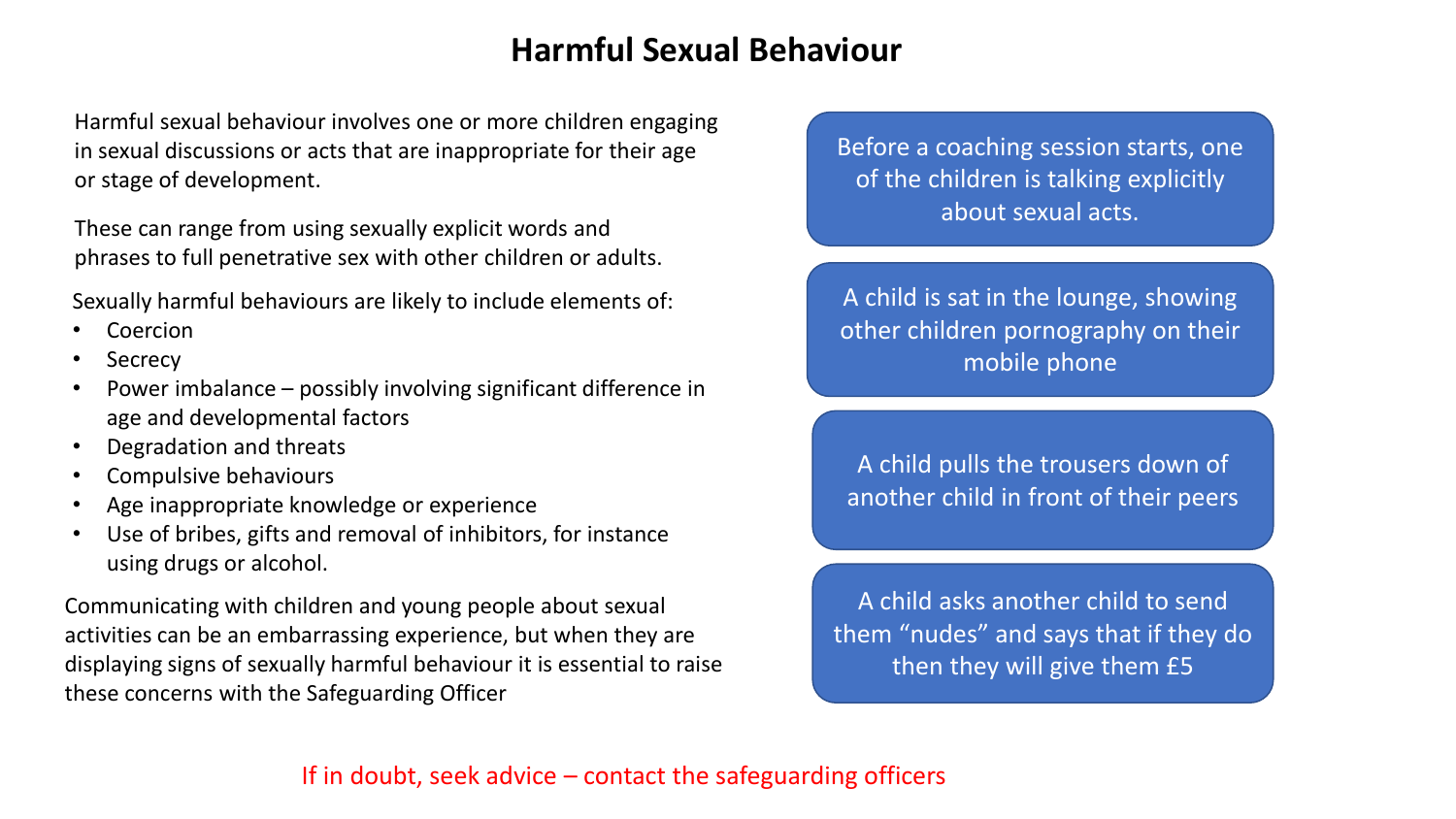# **Peer on Peer Abuse**

Peer-on-peer abuse includes, but is not limited to:

- Physical and sexual abuse
- Sexual harassment and violence
- Emotional harm
- On and offline bullying
- Teenage relationship abuse

It's hard to say just how widespread a problem it is. But we know that there's extensive evidence of peer-on-peer abuse in the context of both sexual and criminal exploitation. In autumn last year, the NSPCC announced a 29% increase in children seeking help from Childline due to peer-on-peer sexual abuse.

Peer-on-peer abuse that involves sexual assault and violence must always result in a multi-agency response.

Bullying is "behaviour by an individual or a group, repeated over time that intentionally hurts another individual either physically or emotionally". (DfE "Preventing and Tackling Bullying", July 2017)

### One child is consistently left out

You become aware that children have been making racist comments to another child on-line

Offensive and derogatory comments are made to a child about their body shape



**Times** Purpose

If in doubt, seek advice  $-$  contact the safeguarding officers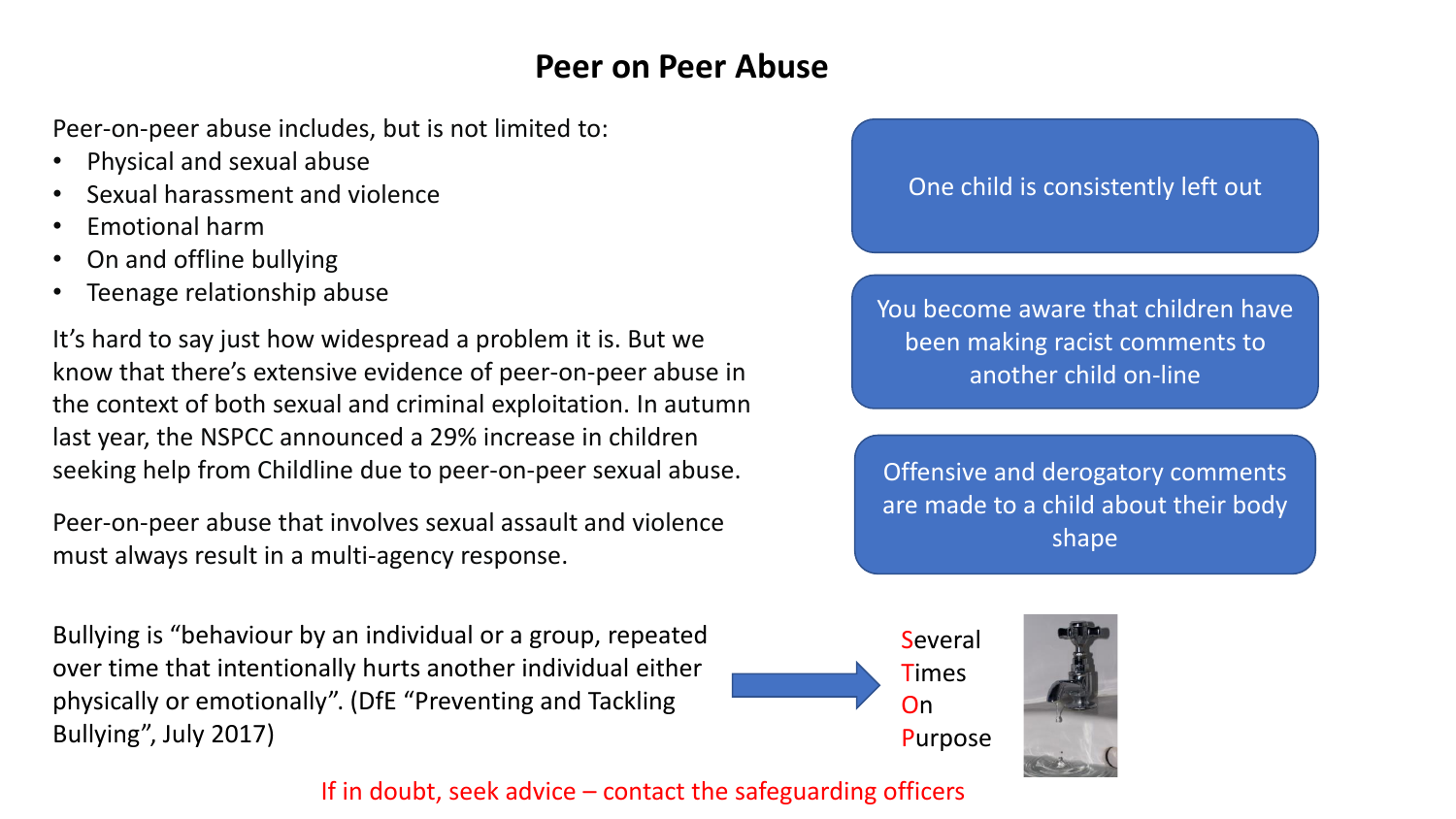

A junior arrives for hockey coaching without any warm clothing, they look frozen and say that they were dropped off without anything else to wear.

A child that you regularly coach has come to a lesson and has marks and bruises on their arms and legs



A parent tells you that a coach has made an inappropriate sexual comment to their 11 year old daughter

Whilst become aware that a man is sat in their car and they appear to be filming the children on court

At the last minute a parent calls and asks if you can take their child to a team match as they are late home from work

A child who regularly attends the club appears to be becoming very withdrawn and quiet.

A child you coach seems to have extra money and is wearing expensive clothing. They come from a family where finances are tight

A parent gives you their child's mobile number and they start to text you. Initially it's infrequent and then it becomes more often

A parent drops off their child for coaching and then leaves the club. They come back several hours later.

You see a child repeatedly touching another player on the leg. They look very uncomfortable but don't say anything

LTAR **BRITISH TENNIS** 



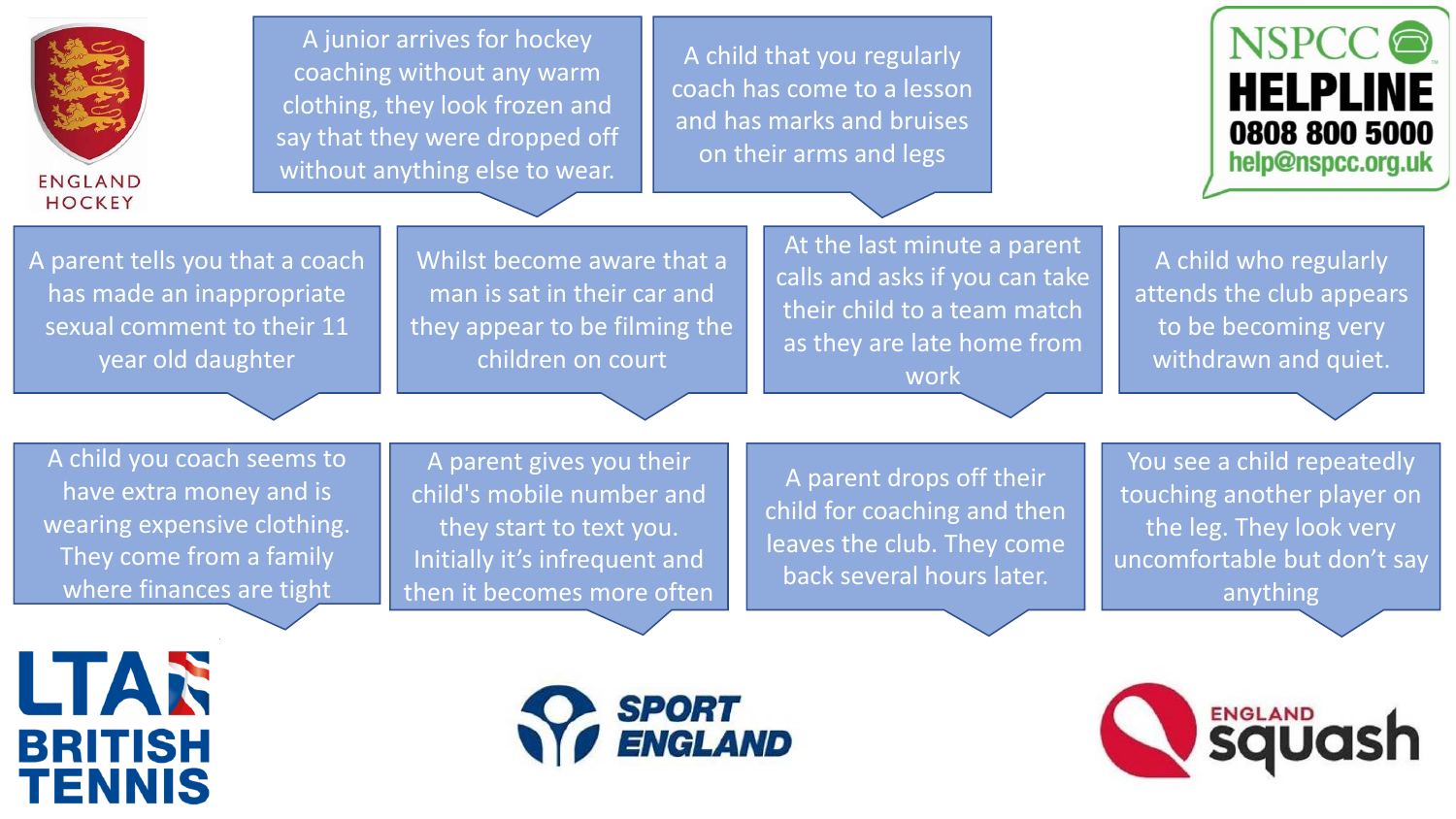# What next...